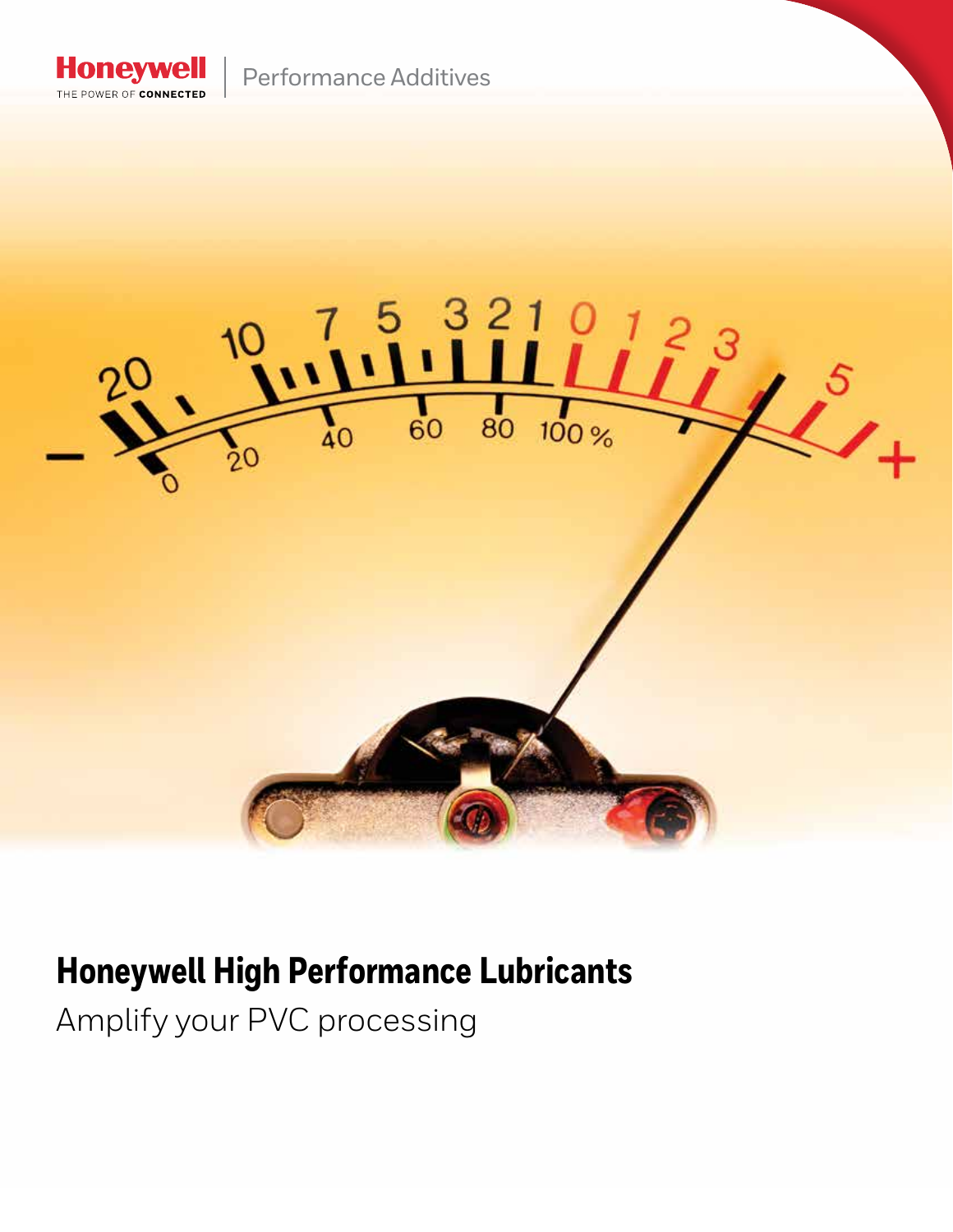**benefits**

custom rmula lubricant blends

reduced shear stress

lower extruder

consumption

lower melt temperatures

improved dynamic heat stability

higher output rates

wider processing window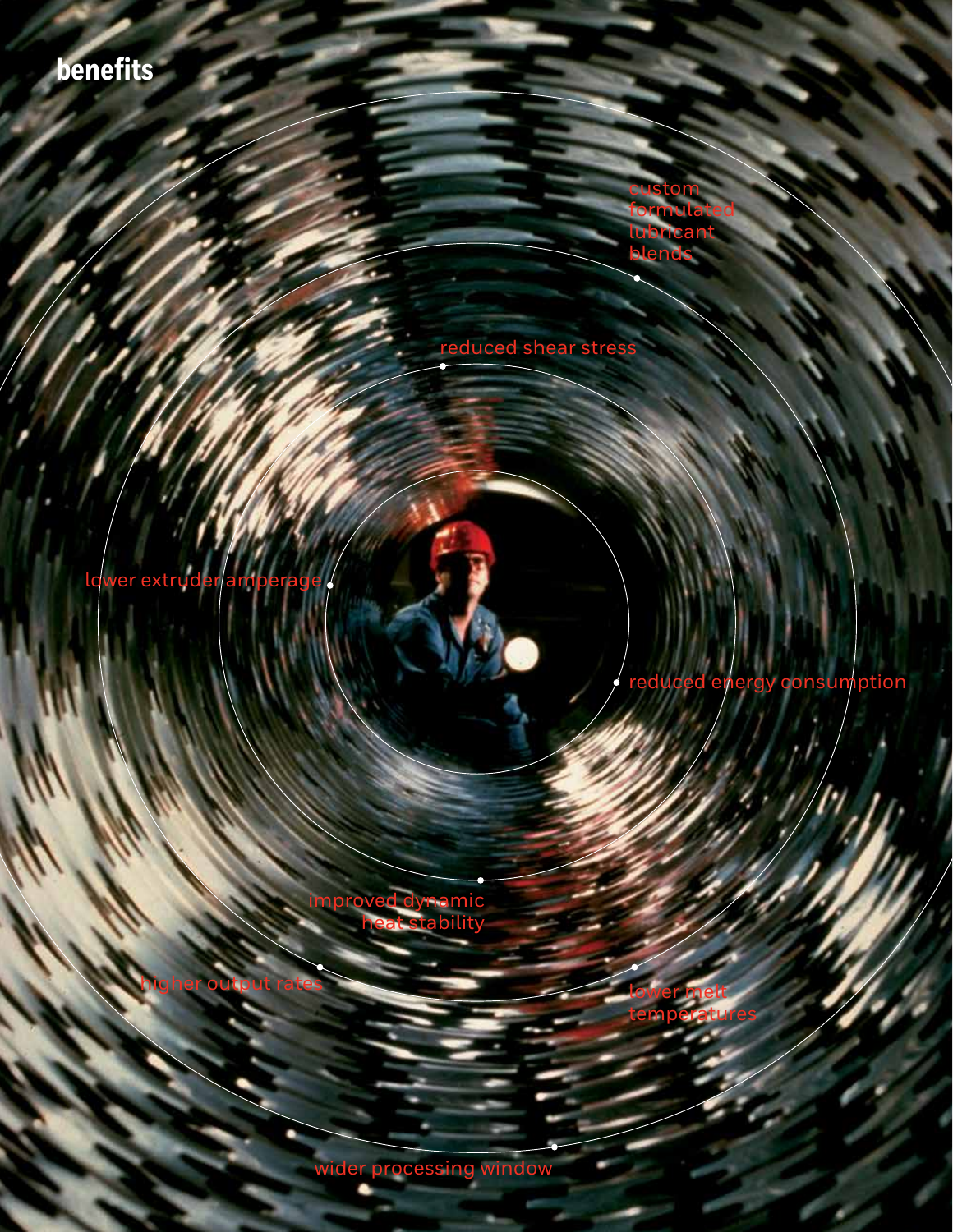#### High Performance Lubricants for PVC Window Profiles

Honeywell International, as a leader in the development of lubricant systems for the PVC industry has always met the challenge in providing new technology as our the industry evolves. To meet the current lubricant needs of our industry, Honeywell has developed a new product line of High Performance Lubricants (HPL's) designed to assist our customers PVC processors in obtaining the next level of product and processing performance.

A series of performance evaluations were conducted to assess the benefits achieved using a Honeywell High Performance Lubricant system against a commercially available control in a PVC window profile formulation.

#### HPL TEST FORMULATION

| <b>Honeywell HPL Package</b>   | 1.8     |
|--------------------------------|---------|
| Process Aid                    | 1.0     |
| <b>Acrylic Impact Modifier</b> | 4.5     |
| CaCO <sub>3</sub>              | 5.0     |
| TiO <sub>2</sub>               | 9.0     |
| Sn Stabilizer                  | $1.5\,$ |
| <b>PVC</b> Resin               | 100.0   |
|                                | phr     |

## Torque Rheometry

Brabender torque rheometer studies indicate that HPL maintains lubricity comparable to commercially available window profile dry blends while significantly reducing fusion torque without negatively affecting equilibrium torques. Overall energy consumption was reduced by 24% over the processing range of the torque rheometer test. In additional testing significant improvement in dynamic heat stability was also observed with the HPL package. This means the formulator may reduce stabilizer dosage without concern for compromising the process window of the formulation.





DYNAMIC COLOR STABILITY



Increased color stability of High Performance Lubricant formulations suggests that there may be opportunities to reduce discoloration due to burning during the extrusion process in conjunction with increased extrusion rates.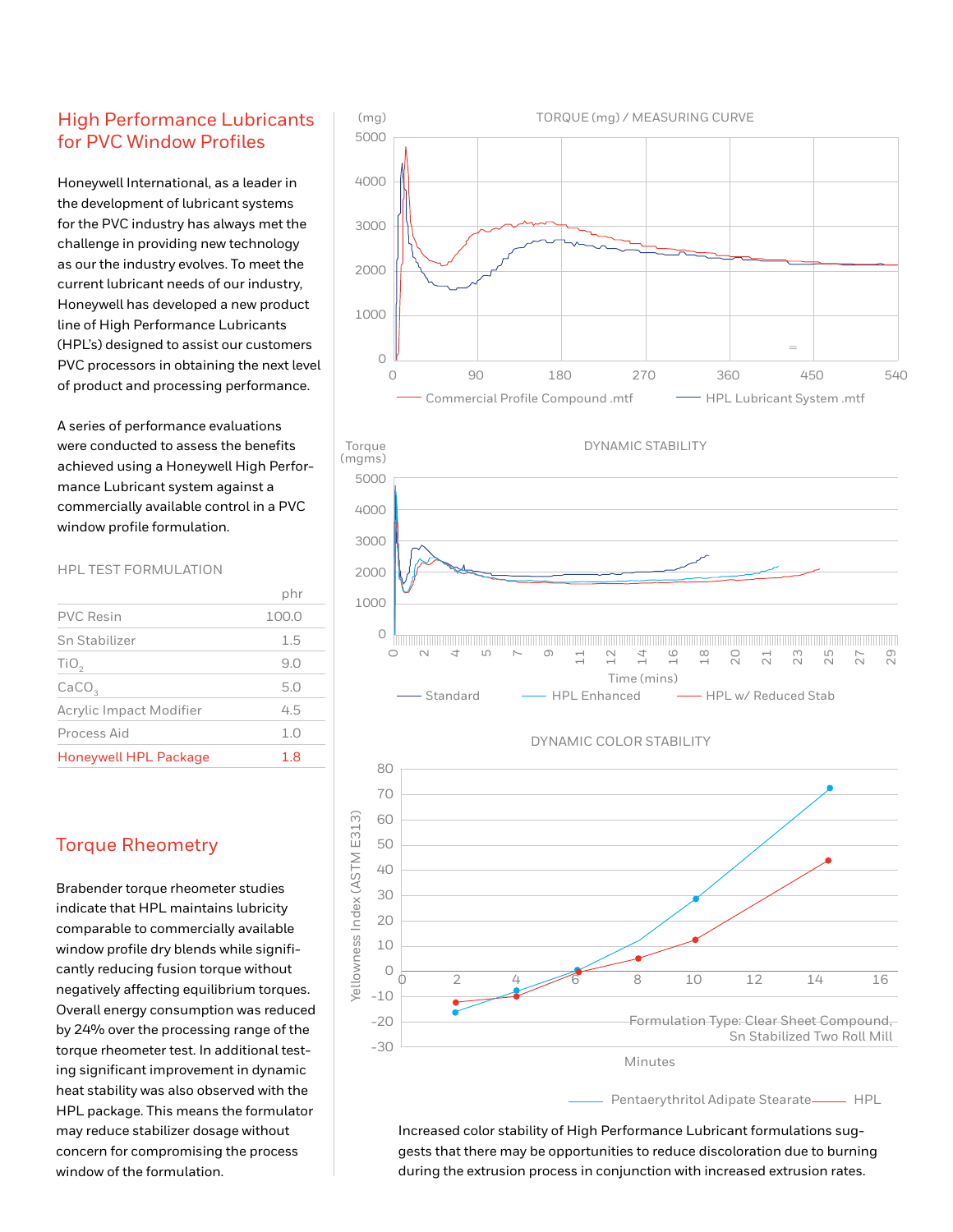## Extrusion Trials

The reduction in the energy required for fusion has several benefits during the extrusion process. Less energy means that the compound processes with less torque or amperage in the extruder. The graph shown below illustrates the resulting reduction in extruder torque when our two test compounds were compared. Pressures along the barrel wall are also reduced as illustrated in graph 8. This reduction in energy consumption can result in a stable processing window, allowing changes in the extrusion conditions to optimize productivity. A reduction in amperage can also provide an opportunity to increase output rates if other factors such as downstream equipment are able to accommodate the increase in production. Lastly, the reduction in energy consumption can increase the dynamic stability of the PVC compound and allow for a wider processing window. The next two graphs demonstrate the advantages that can be obtained by using HPL lubricants from Honeywell.

#### Output Rate Study

A benefit of lower extrusion amps and backpressure is to give the processor the opportunity to increase the extruder speed and therefore increase output rates. Testing conducted on a 30mm parallel extruder evaluated the possibility of increasing the output rate until either the amperage or the backpressure matched the control compound. The chart below shows that we were able to increase the rpm from 20 to 50 RPM before reaching equivalent backpressure while still not reaching the amp load of the commercial compound. At this higher rpm, the HPL formulation was able to almost double the output rate of the control compound while maintaining good physical properties and color.











COLOR STABILITY vs. RPM

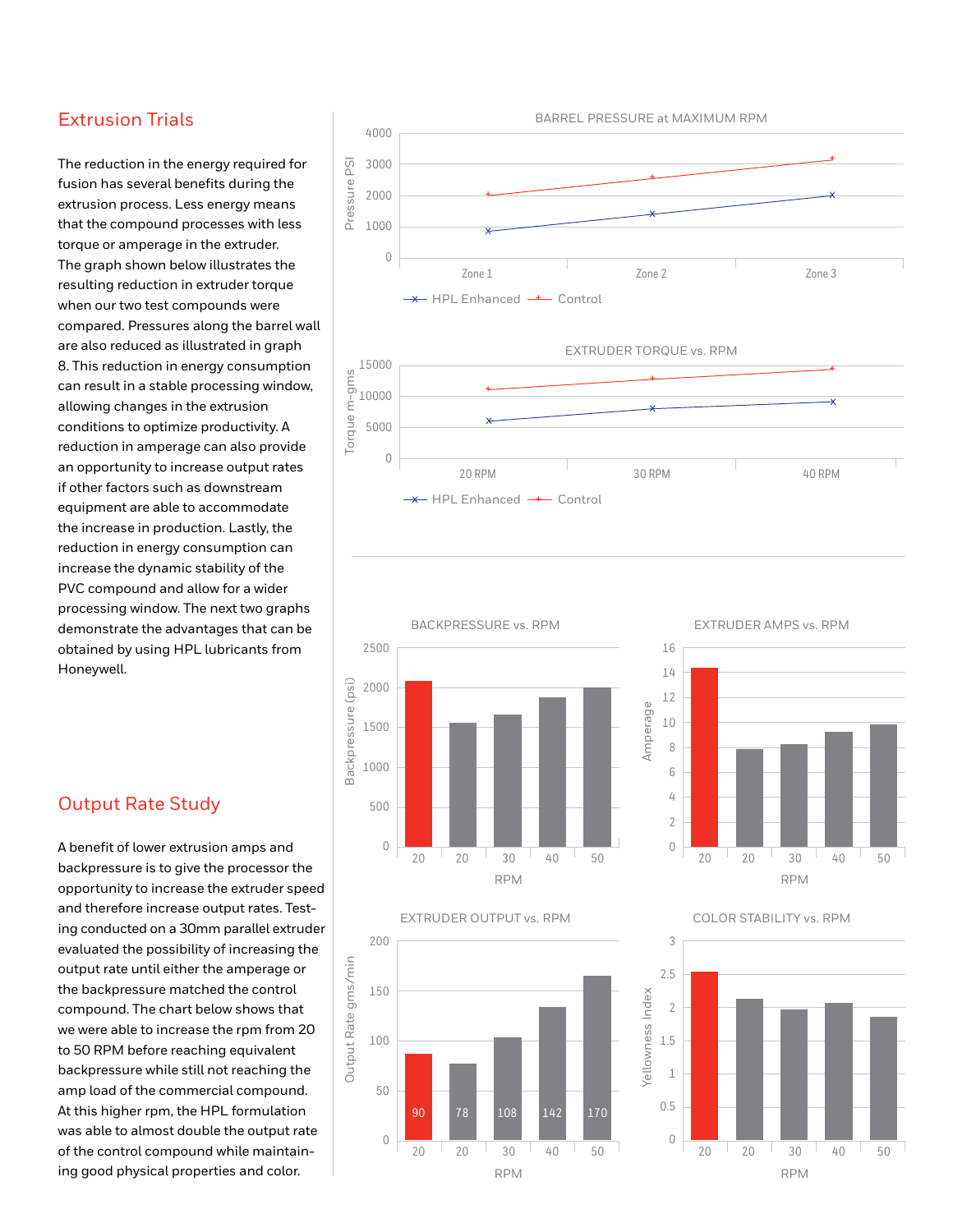Speed up vinyl extrusion processing with Honeywell High Performance Lubricants

Cut operating costs and increase profits

Honeywell's High Performance Lubricants take the exertion out of the extrusion process and virtually eliminate production headaches.

They let the PVC processor :

- Significantly increase output rates
- Operate extrusion machinery at peak efficiency
- Extrude PVC compounds at lower melt temperatures
- Reduce burning and discoloration
- Reduce plate-out
- Lower the frequency of maintenance shutdowns
- Reduce power consumption
- Reduce scrap rates
- Cut operating costs and increase profits

The following data demonstrate how typical Honeywell High Performance Lubricant (HPL) packages can increase production rates by improving control over melt viscosity, melt temperature and film color.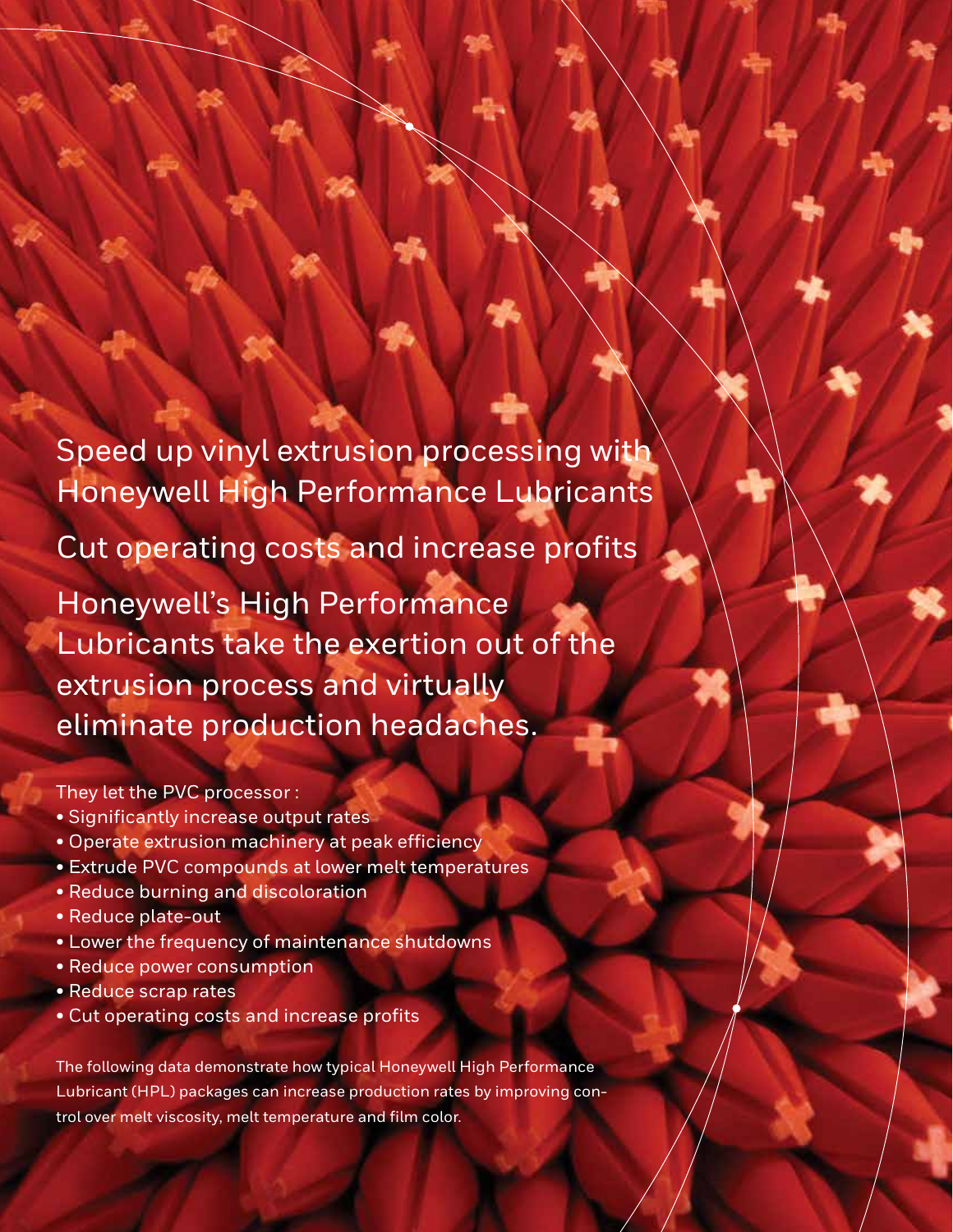EXTRUSION PERFORMANCE



Reduced pressure, amps and temperature result in increased production capacity and operating latitude. In addition, reduced melt temperatures have been observed on full scale extrusion lines.



The reduction in apparent viscosity provides increased operating latitude in the extrusion process.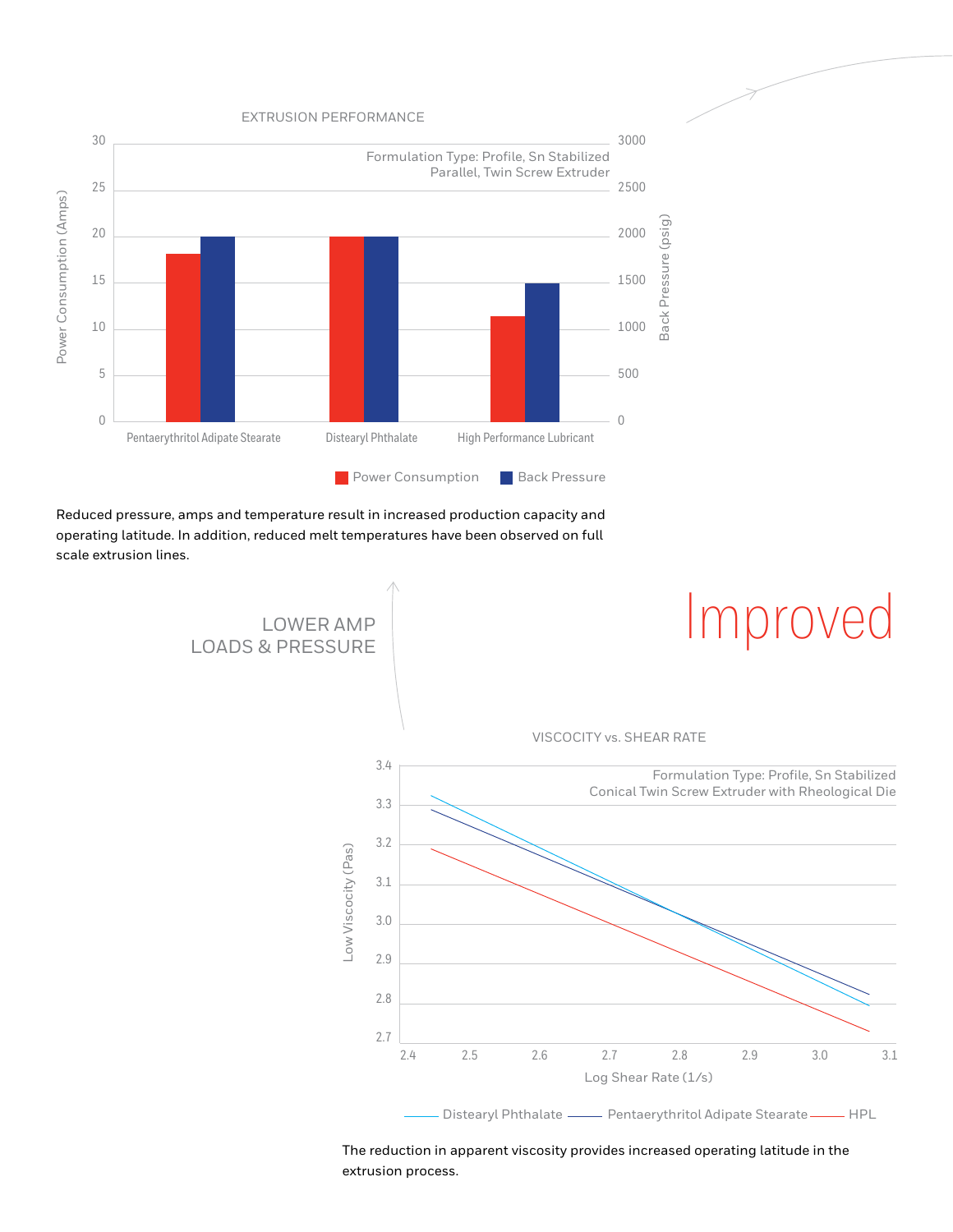EXTRUSION PERFORMANCE



Dramatic reductions in torque and back pressure are also observed in Ca/Zn stabilized formulations as a result of the rheological effects of High Performance Lubricants.

Melt Flow GREATER OUTPUT



Whether the extruded product is vinyl siding, pipe, fencing, decking or profile, whether the application is filled or unfilled, whether the formulation is stabilized with tin or calcium/zinc, Honeywell can develop a High Performance Lubricant package that will do the job.

Let Honeywell help make peak vinyl extrusion efficiency a reality. Call us at the regional office on the back of this brochure or visit us at www.honeywell.com/additives.